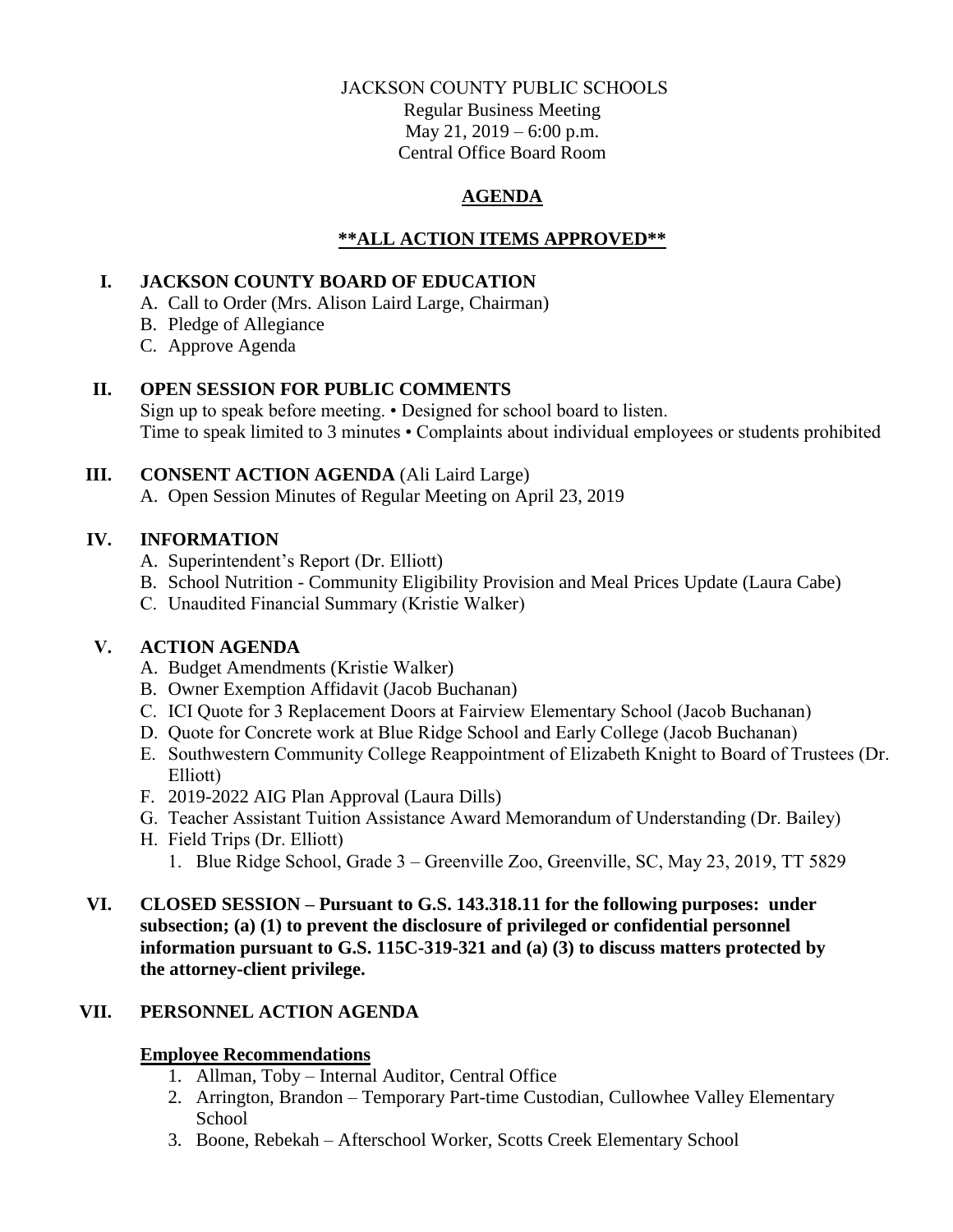- 4. Burns, Jennifer Field Trip Bus Driver, Cullowhee Valley Elementary School
- 5. Callaway, Molly Teacher, Scotts Creek Elementary School
- 6. Cook, Jill Assistant Principal, Scotts Creek Elementary School
- 7. Corallo, Adam Substitute Bus Driver, Smoky Mountain High School
- 8. Crawford, Grace Teacher, Fairview Elementary School
- 9. Crawford, Nancy Teacher, Fairview Elementary School
- 10. Crawford, Wayne Substitute Bus Driver, Smoky Mountain High School
- 11. Fulmer, Sydney Part-time Tutor, Scotts Creek Elementary School
- 12. Hux, Madelyn Temporary Part-time Custodian, Cullowhee Valley Elementary School
- 13. Jones, Charles Temporary Part-time Custodian, Cullowhee Valley Elementary School
- 14. McDonald, Madison Human Resources Coordinator, Central Office
- 15. Nations, Lanny Part Time Custodian, Smokey Mountain Elementary School
- 16. Potter, Linda Media Specialist, Blue Ridge School and Early College
- 17. Rigdon, Danny Bus Driver, Smoky Mountain High School
- 18. Shew, Kirstyn Teacher, Fairview Elementary School
- 19. Smith, Stephanie Teacher, Smoky Mountain High School

#### **Employee Resignations**

- 1. Alley, Cierra Afterschool Assistant, Scotts Creek Elementary School
- 2. Clement, Leah Teacher, Smokey Mountain Elementary School
- 3. Extine, Terri Nicole Norton Teacher, Smokey Mountain Elementary School
- 4. Fazzini, Cortina EC Teacher, Scotts Creek Elementary School
- 5. Galloway, Dale Teacher, Jackson County Early College With License Surrender
- 6. Gibson, Demetrius PE Teacher Assistant, Cullowhee Valley Elementary School
- 7. Konitzer, Andrew School Nutrition Assistant, Smoky Mountain High School
- 8. Leithauser, James Teacher, Scotts Creek Elementary School
- 9. McCoy, Barbara Custodian, Smoky Mountain High School
- 10. Mingus, Lisa Tutor, Scotts Creek Elementary School
- 11. Parker, Ashley Substitute School Nutrition Assistant, Cullowhee Valley Elementary School
- 12. Reynolds, Carrie Teacher, Scotts Creek Elementary School
- 13. Stephens, Rita Custodian, Cullowhee Valley Elementary School
- 14. Stockton, Karen Teacher, Scotts Creek Elementary School

#### **Summer Programs**

#### **Academic Camp**

#### **Blue Ridge Early College**

1. Proffitt, Ginny

#### **Cullowhee Valley Elementary School**

- 1. Ammons, Stephanie
- 2. Pollack, Brad Substitute
- 3. Willett, Danielle

### **Fairview Elementary School**

- 1. Fouts, Amanda
- 2. Laney, Melissa School Nutrition Foodservice Manager
- 3. Mayes, April
- 4. Miller, Morag
- 5. Morgan, Kirsten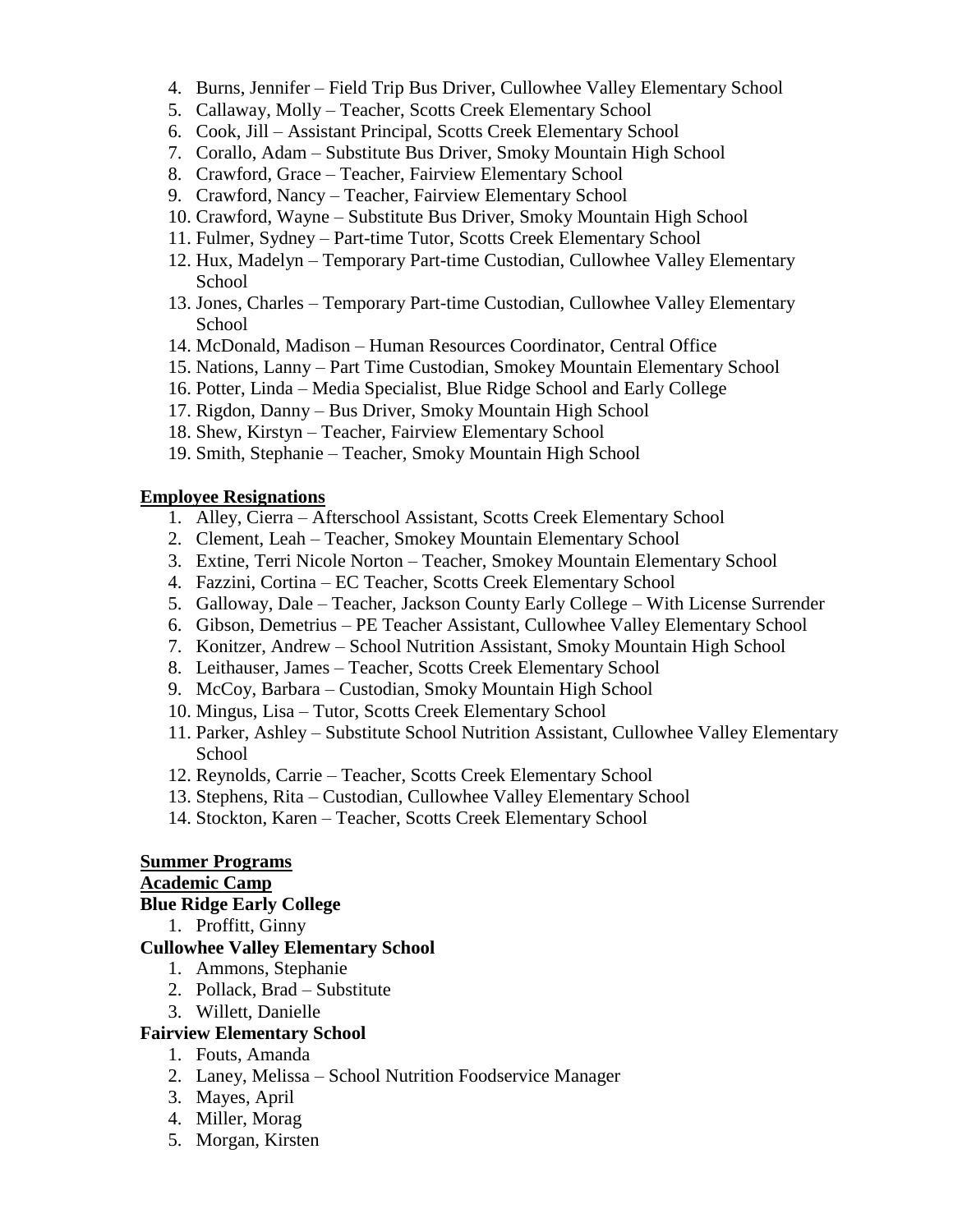### 6. Rearigh, Andrea

## **Scotts Creek Elementary School**

- 1. Bryson, Kim Teacher
- 2. Fiskeaux, Kim Teacher

# **Smokey Mountain Elementary School**

- 1. Rich, Will Bus Driver
- 2. Rogers, Sheryl
- 3. Sandoval, Jesus Bus Driver

# **Day Camp**

### **Cullowhee Valley Elementary School**

- 1. Carruthers, Ashlyn Director
- 2. Davis, Jamie Counselor
- 3. Davis, Tiffany Counselor
- 4. Lemmons, Michael Counselor
- 5. Madsen, Savannah Counselor
- 6. Mathis, Derek Counselor
- 7. Myers, Abigail Counselor
- 8. Sloan, Trish Counselor
- 9. Ward, Blake Counselor
- 10. Witherspoon, Allison Counselor

## **Scotts Creek Elementary School**

- 1. Bennett, Teresa Worker
- 2. Cauley, Jonathan Worker
- 3. Conner, Kay Worker
- 4. Edmonds, Genia Substitute Worker
- 5. Hart, Chrysan Substitute Bus Driver and Worker
- 6. Kibe, Mikayla Worker
- 7. McCoy, Susan Worker
- 8. Mehaffy, Lindsey Worker
- 9. Wike, Meg Substitute Bus Driver

### **Kindergarten Academy**

### **Cullowhee Valley Elementary School**

- 1. Johnson, Crystal Teacher
- 2. Joyner, Alexandria Teacher
- 3. Medford, Taylor Teacher
- 4. Moon, Tonya Teacher
- 5. Pollack, Brad Substitute Teacher
- 6. Shew, Kirsten Substitute Teacher

### **Fairview Elementary School**

- 1. Caudle, Crystal Teacher Assistant
- 2. Caudle, Kim Teacher
- 3. Nicholson, Whitney Teacher
- 4. Owen, Kristina Teacher Assistant

# **Smokey Mountain Elementary School**

- 1. Lanspery, Jamie Teacher Assistant
- 2. Obuchowski, Tracy
- 3. Rogers, Christie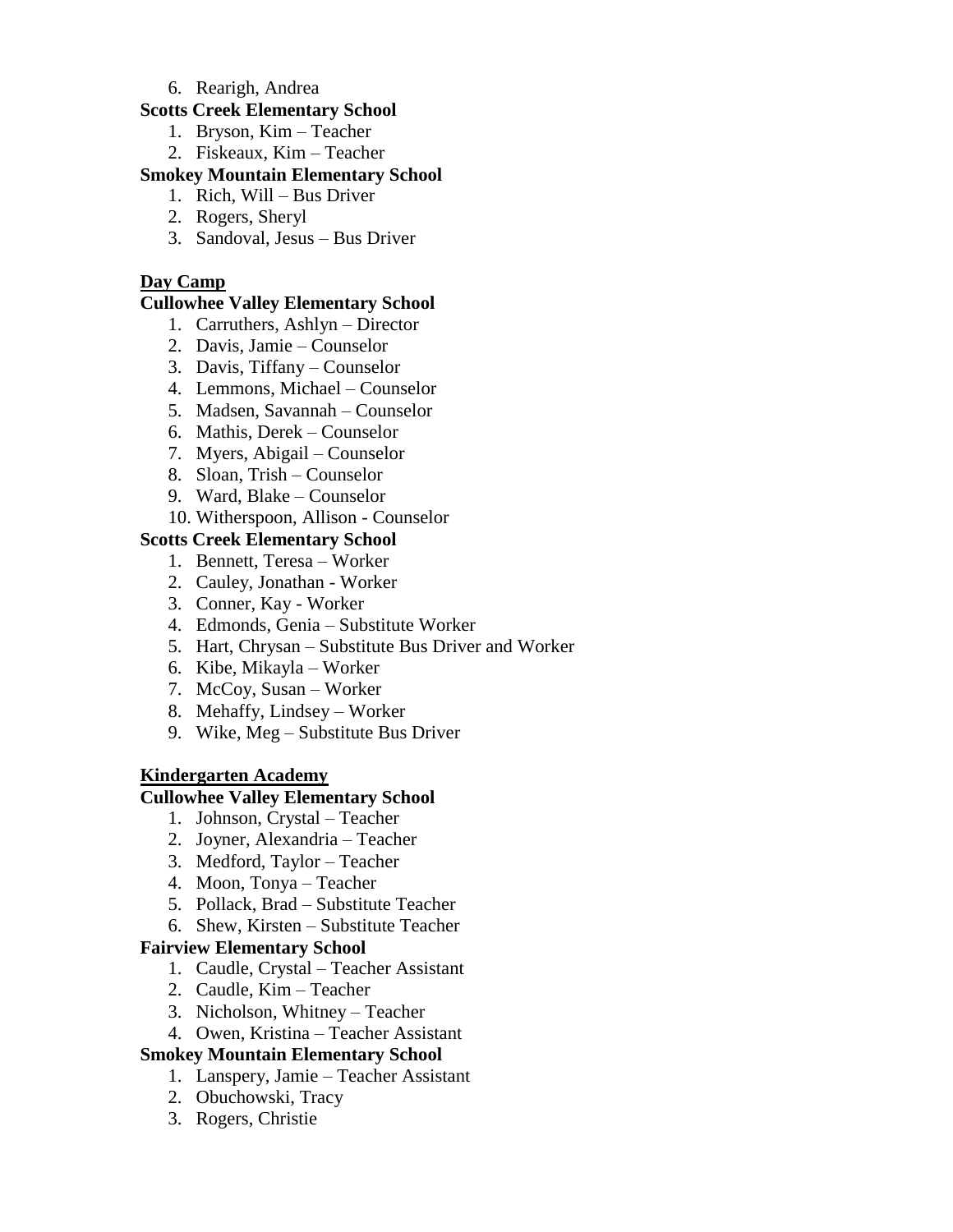# **Reading Camp**

## **Fairview Elementary School**

- 1. Caudle, Kim Teacher
- 2. Crisp, Meredith Teacher
- 3. Golden, Tori Teacher
- 4. Whisnant, Holly Administrator for Academic and Reading Camp
- 5. Wood, Paige Teacher

# **Scotts Creek Elementary School**

- 1. Mahoney, Chris Substitute Teacher
- 2. Martin, Shirley Teacher
- 3. Starnes, Alana Teacher
- 4. Swartzwelder, Katie Teacher

# **Administrator and Director Contract Renewals:**

- 1. Bailey, Kevin Executive Director of Human Resources
- 2. Proffitt, David Chief Communications Officer
- 3. Walawender, Teri Principal, Blue Ridge School

# **Teacher Contract Renewals:**

# **Blue Ridge School**

- 1. Cachine, Brittani
- 2. Coffee, Leigh
- 3. Holden, Josie
- 4. Watkins, Susan

# **Blue Ridge Early College**

- 1. Accardo, Nicholas
- 2. Elkins, Brittany
- 3. Hawkins, Allison
- 4. Littlefield, Aaron
- 5. Pressler, Nicholas
- 6. Reece, Elijah
- 7. Sudia, Lee
- 8. Winston, Amy

# **Cullowhee Valley Elementary School**

- 1. Allison, Mary
- 2. Bartko, Heather
- 3. Boughman, Kimberley
- 4. Brown, Eryn
- 5. Crisp, Rayna
- 6. Eller, Rena
- 7. Foxx, Kieran
- 8. Friesen, Cassandra
- 9. Jones, Charles
- 10. Joyner, Alexandria
- 11. Lovedahl, Kassidy
- 12. Pitcher, Beth
- 13. Pollack, Brad
- 14. Sutton, Natalie
- 15. Walawender, Cassandra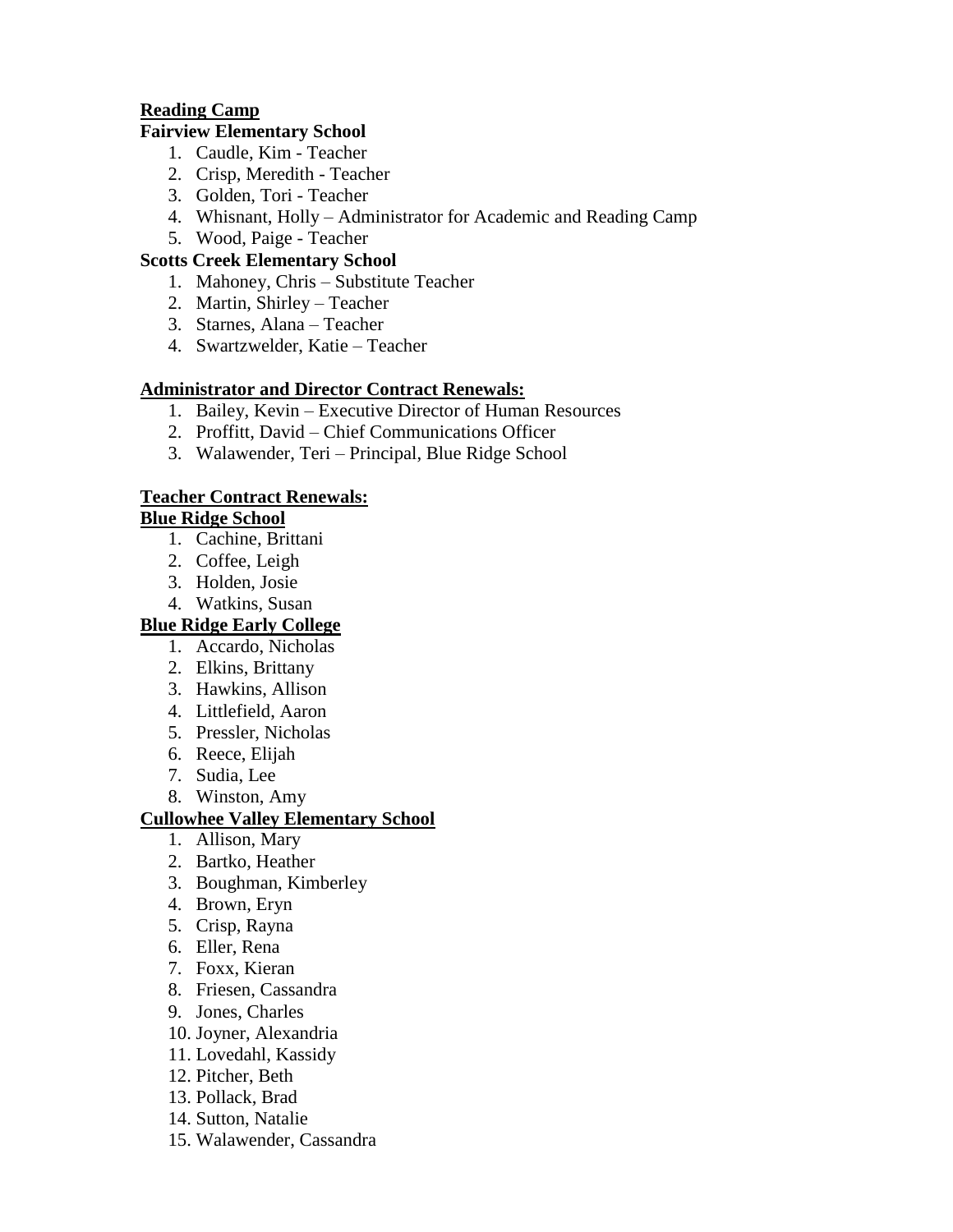#### **Fairview Elementary School**

- 1. Bays, Cortni
- 2. Block, Melissa
- 3. Geary, Erika
- 4. Giles, Petra
- 5. Golden, Tori
- 6. Hendershot, Sarah
- 7. Monteith, Kathryn
- 8. Moss, Amber
- 9. Mulligan, Tyler
- 10. Norman, Adrianna
- 11. Painter, Mikaela
- 12. Provost, Valerie
- 13. Smith, Steven
- 14. Speir, Ashley
- 15. Sullivan, Hannah
- 16. Wheatley, Jessica
- 17. Wiggins, Ciera
- 18. Wilson, Erik

### **School of Alternatives**

- 1. Dills, Monica
- 2. Geary, Saskia
- 3. Gilchrist, Marjorie
- 4. Hannah, Melissa
- 5. Hardin, Benjamin
- 6. McCardle, Judy
- 7. McCoy, Brent

### **Scotts Creek Elementary School**

- 1. Bailey, Amber
- 2. Copeland, Heather
- 3. Davis, Megan
- 4. Finley, Katelyn
- 5. Long, Michelle
- 6. Moore, Wanda
- 7. Morris, Grace
- 8. Platt, Hannah
- 9. Starnes, Alana

### **Smokey Mountain Elementary School**

- 1. Brower, Brittany
- 2. Cherry, Gina
- 3. Davis, Jamie
- 4. Elmore, Megan
- 5. Green, Melinda
- 6. Hall, Amanda
- 7. Heim, Lindsay
- 8. Hummer, Suzanne
- 9. Johnson, James
- 10. McClellan, Jesame
- 11. Noran, Nicole
- 12. Obuchowski, Tracy